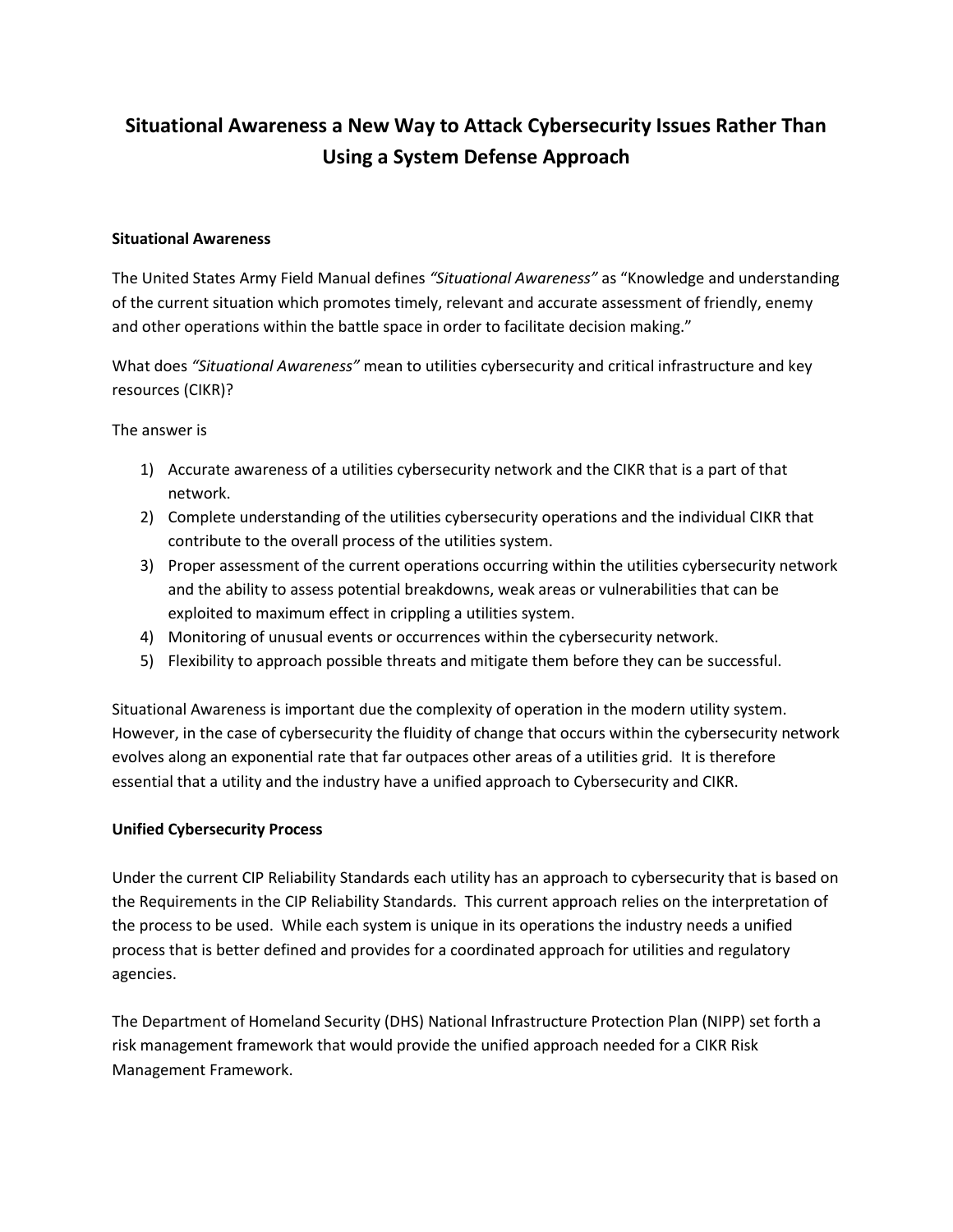

## **Cybersecurity and CIKR Framework**

In developing a Cybersecurity and CIKR Standards we as and industry need to target the key components within the utility grid. This would constitute the following framework for standards.

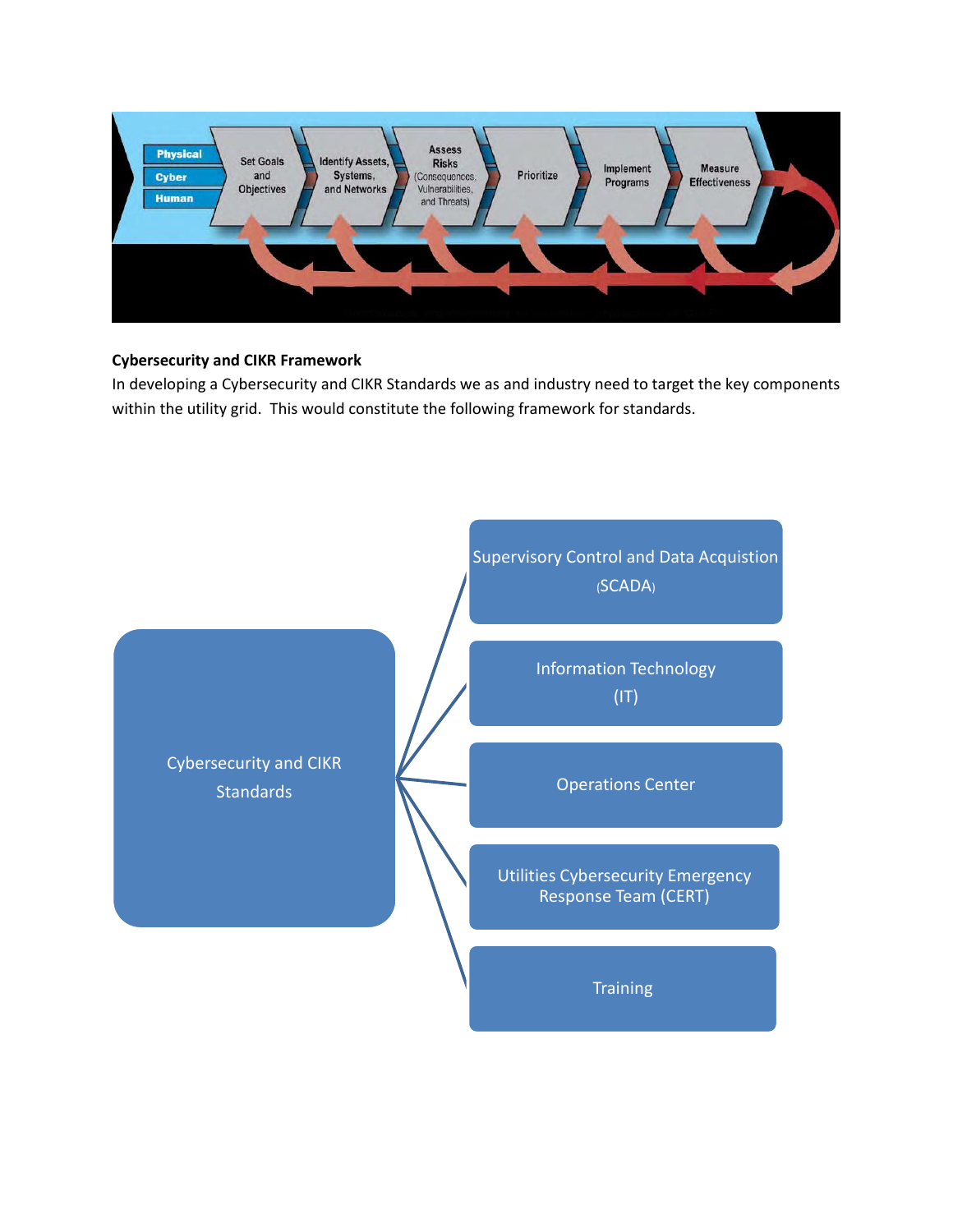#### **Supervisory Control and Data Acquisition (SCADA) Standards**

SCADA is the key component of the command and control of the transmission grid and transmission facilities structure. As a result of the importance of SCADA to grid operation, as a CIKR, standards need to be developed to address the security of the SCADA System. Some of the following considerations should be made within this section of a proposed standard.

- 1) Relay Equipment Access
	- a) Password security
	- b) Front Panel Buttons
	- c) Front Panel Programming
	- d) Relay Re-programming due to access by bypass of security or lack of security
- 2) Communication Hubs for SCADA such as RTU's and other communication devices, remote communication equipment (Microwave, Wireless and radio)
- 3) Physical Security of SCADA equipment
- 4) Guidelines on proper documentation of Cybersecurity inspections to include a process of observation of equipment compromise.
- 5) Guidelines for Cybersecurity Training for SCADA Technicians and Personnel.

# **Information Technology (IT)**

Information Technology (IT) encompasses a vast area of technology within a utility that is continually evolving with a fluidity of change that exceeds the changes that happen within a power system. The areas that are affected by IT within a utilities power system are vast. Standards need to be developed that will provide a framework for IT Departments to provide security to each utilities system while providing them with the flexibility to address their networks unique conditions and to allow for the proper Situational Awareness within the utility.

## **Cybersecurity Emergency Response Team**

For consistency Regional Transmission Organizations and individual utilities should have a Cybersecurity Emergency Response Team that would conduct itself as a fast acting unit in the matters of Cybersecurity and CIKR breaches and be able to identify potential Cybersecurity risks in order to allow mitigation of the identified weakness. Each utility, based on the uniqueness of their operations, should determine the type of personnel they want to assign to this unit, but it would be prudent that this unit be led by a qualified individual who understands the IT and Operation aspects of the utility. This team should be the central part of the utilities and RTO Cybersecurity program to provide continuity between the utilities, RTO's and the applicable Federal Agencies to include the DHS CERT.

## **Operations Center (OP Center)**

The Operations Center provides the hub of all utility grid operation from the moment to moment operation of the transmission grid, the interconnection of generation on the system, the transfer of power between Balancing Authorities, the coordination of Market Participants offers and facilities and the coordination of power transfer between RTO's. The vast process managed by the OP Centers within the Nations Grid is critical point within the security and reliability of the National Grid. As a result standards should be developed to insure the security of the OP Centers and thereby secure the reliability of the National Grid. The standards should address the following issues.